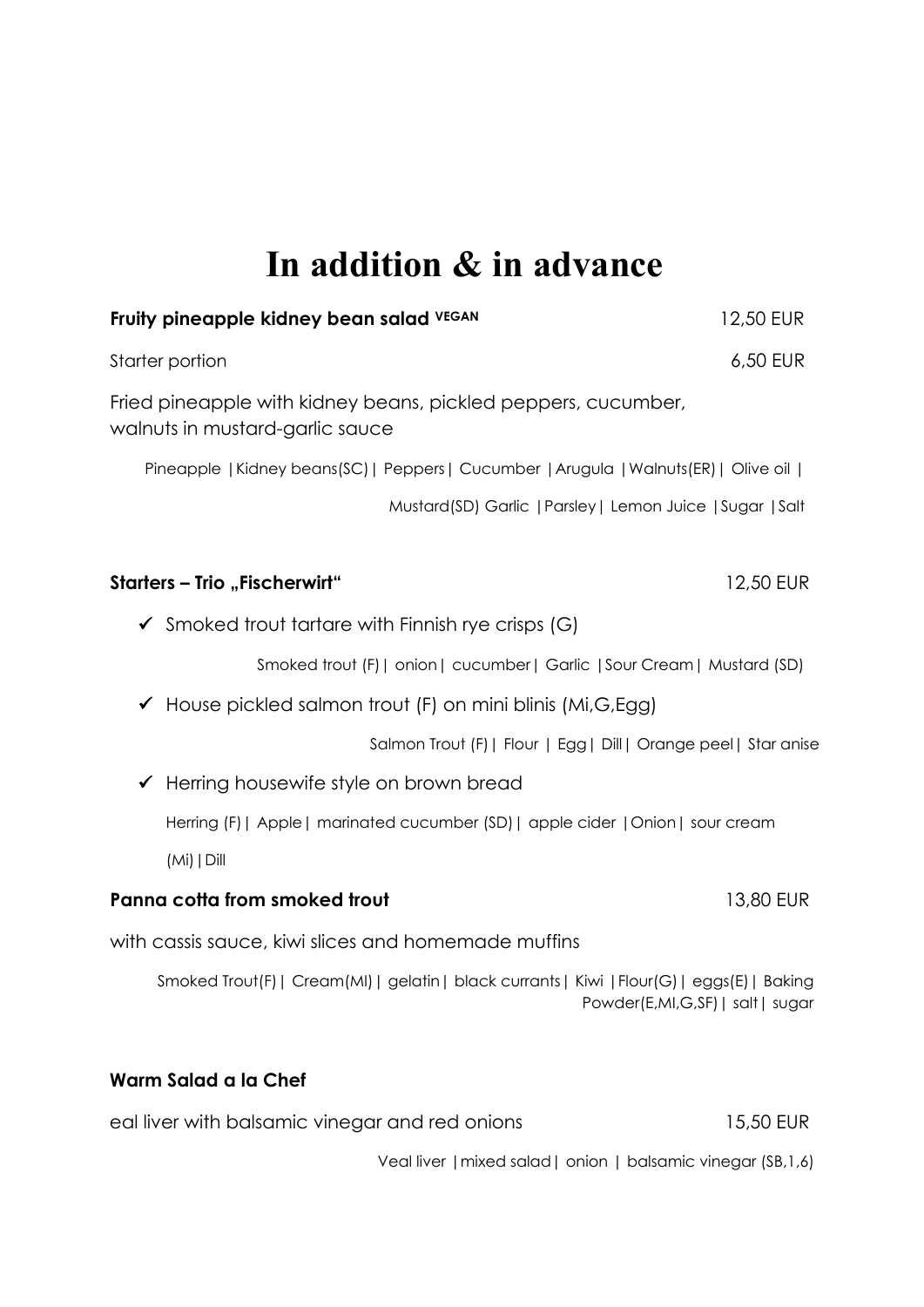## **In addition & in advance**

| Large mixed salad "Greek style" VEGAN                                                                            | 9,50 EUR    |
|------------------------------------------------------------------------------------------------------------------|-------------|
| $\checkmark$ with marinated Greek feta (MI)                                                                      | $+2,50$ EUR |
| with strips of turkey breast<br>✓                                                                                | $+5,50$ EUR |
| with fillet of homecured salmon trout $(F)$<br>$\checkmark$                                                      | $+6,50$ EUR |
| lettuce   cucumbers   tomatoes   peppers   red onions   black olives (4,7)   olive oil                           |             |
| Tofu with cherry tomatoes, Rocket in mustard-garlic sauce                                                        | 14,00 EUR   |
| <b>VEGAN</b> Starter Portion                                                                                     | 7,50 EUR    |
| Tofu(SF)   cherry tomatoes   rocket   olive oil   Mustard(SD)   Garlic  <br>parsley   lemon juice   sugar   salt |             |
| <b>Small side salad VEGAN</b>                                                                                    | 5,70 EUR    |
| lettuce   cucumbers   tomatoes   peppers   sunflower oil   lemon                                                 |             |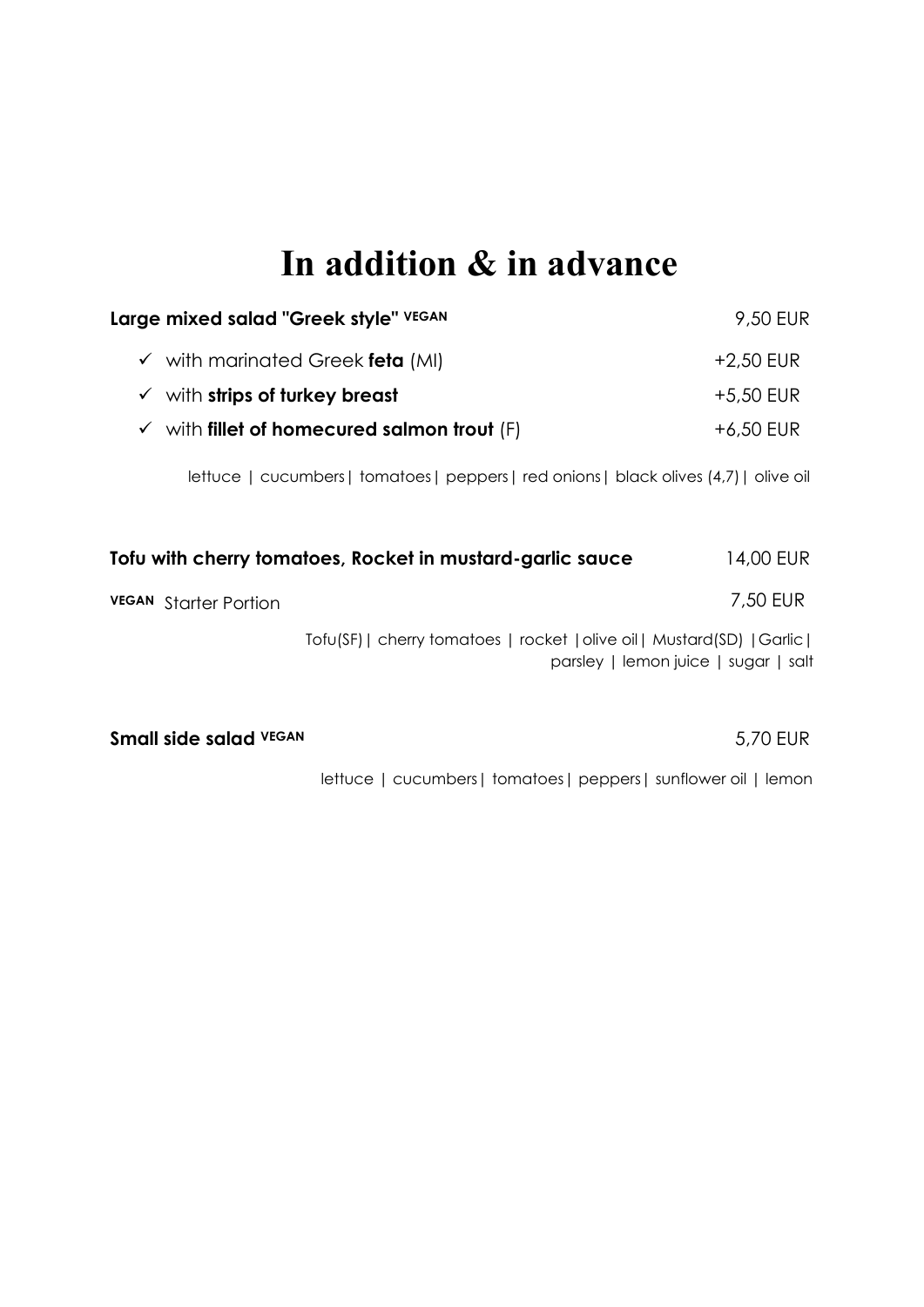### **Out of the soup pot**

### **Ruhpoldinger vegetable soup a la minestrone VEGAN** 7,90 EUR with homemade pesto **VEGETARIAN** vegetable stock| zucchini| tomatoes| Leek| carrots |dried tomatoes| garlic| White wine (SB)| Tomato pesto (E,MI,2) **Fishsoup "Fischerwirt" refined with gentian** 10,50 EUR

Salmon Trout (F)| Walleye (F)| Fish consomee double (F) | Gentian herbal liqueur | Celery (SC)| carrots| Leek| White wine (SB) | Horseradish (SB,2)

### **Chicken cream soup with ingredients Chicken Cream soup with ingredients 8,90 EUR**

chicken | carrots | Potato | onion| peppers| white cabbage | parsley | croutons(G)

### **Our Specialities**

### **Fried salmon trout fillet** 22,50 EUR

on summer vegetables with new potatoes

Salmon trout (F) | Parmesan (E,MI,2) | Summer vegetables | Cream(MI) |Lemon| Capers (SB,6) |Potatoes

### **Whole trout Müllerin Art** "with **21,50 EUR**

zucchini pancakes and fried potatoes

- ✓ Nature
- $\checkmark$  melted herb butter (MI)
- $\checkmark$  in fine almond butter (MI, SA)

Trout(F)| zucchini| Potatoes| Flour(G) | Egg (E)| Nutmeg| caraway|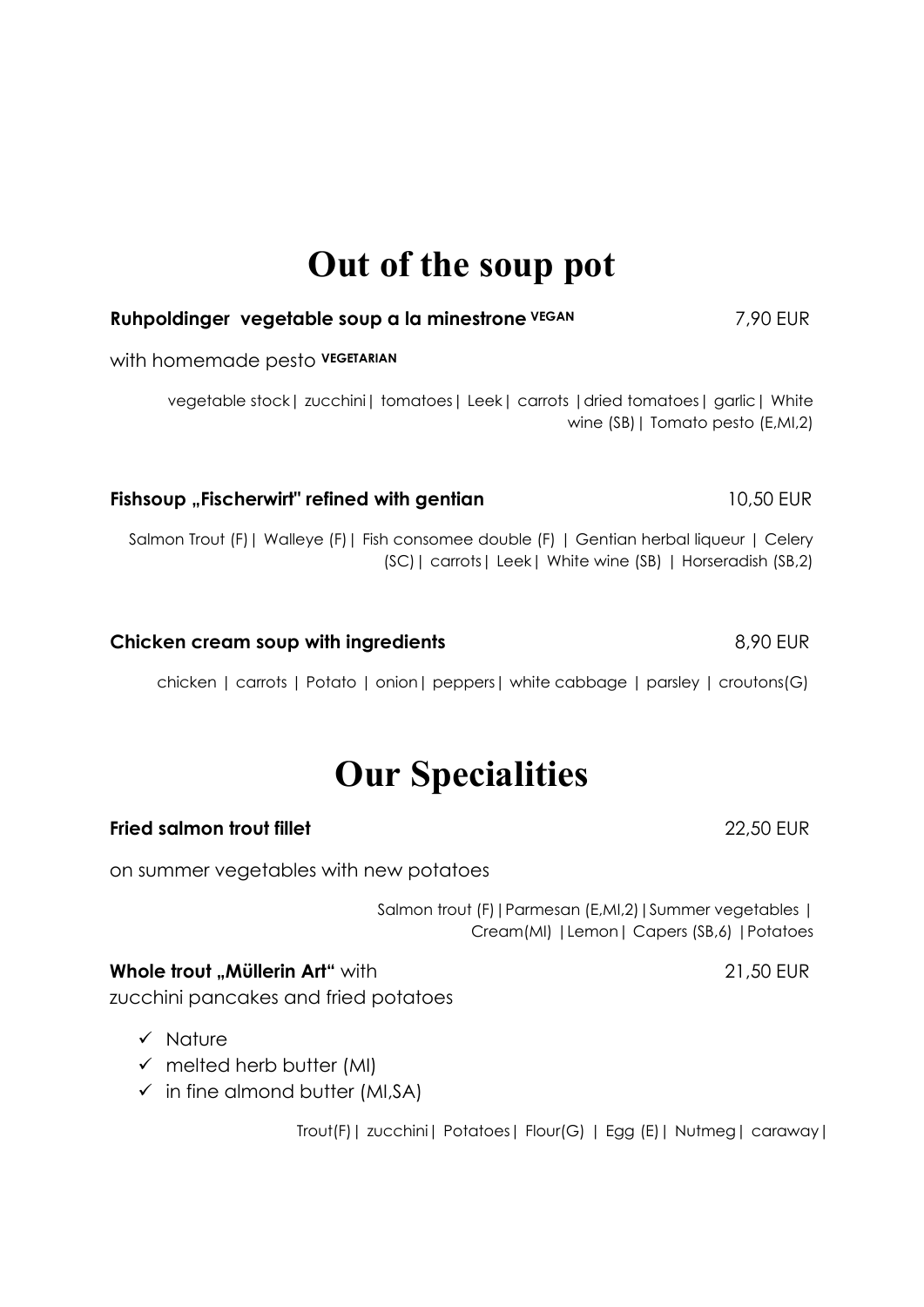# **Our Specialities**

| <b>Zander fillet with homemade tomato pesto</b><br>gratinated on summer vegetables and aromatic couscous                                                       | 21,50 EUR             |
|----------------------------------------------------------------------------------------------------------------------------------------------------------------|-----------------------|
| Walleye (F)   Couscous   Sunflower seeds   Tomatoes   Parmesan (E,MI,2)   Zucchini  <br>red onions   Garlic   Carotts   Lemon   Sesame oil (SE)                |                       |
| Giant HOLZHACKER Steak (ca. 400 gr.)<br>with baked potatoes, green beans with diced country ham                                                                | 19,90 EUR             |
| Country Pig   Herbs   potatoes   Country ham(2,4)   Beans(SC)   onions   White wine(SB)                                                                        |                       |
| Entrecôte of beef (320-350 gr.)                                                                                                                                | 26,90 EUR             |
| with mashed potatoes and summer vegetables                                                                                                                     |                       |
| Entrecôte   mashed potatoes   onions   zucchini   tomatoes   Horseradish (SB,2)   herb butter (MI)                                                             |                       |
| Veal liver Berlin style with fried potatoes                                                                                                                    | 21,90 EUR             |
| calf's liver   Potatoes   Butter(MI)   Flour (G)   onion   apple   salt   pepper                                                                               |                       |
| <b>Ribs from country pig (600-700gr)</b>                                                                                                                       | 19,90 EUR             |
| on bacon cabbage with parsley potatoes and light tomato salsa                                                                                                  |                       |
| pork ribs   Sauerkraut or red cabbage (E,G,SF,G)   Bacon (2.4)   parsley  <br>Potatoes   coriander leaves   onion   garlic   butter (MI)   balsamic (SB, 1, 6) | honey   salt   pepper |
| Veal Wiener Schnitzel with fried potatoes or French fries                                                                                                      | 22,90 EUR             |
| calf   onion   Potatoes   Egg(E)   Breadcrumbs (G)   Cranberries   Flour (G)                                                                                   |                       |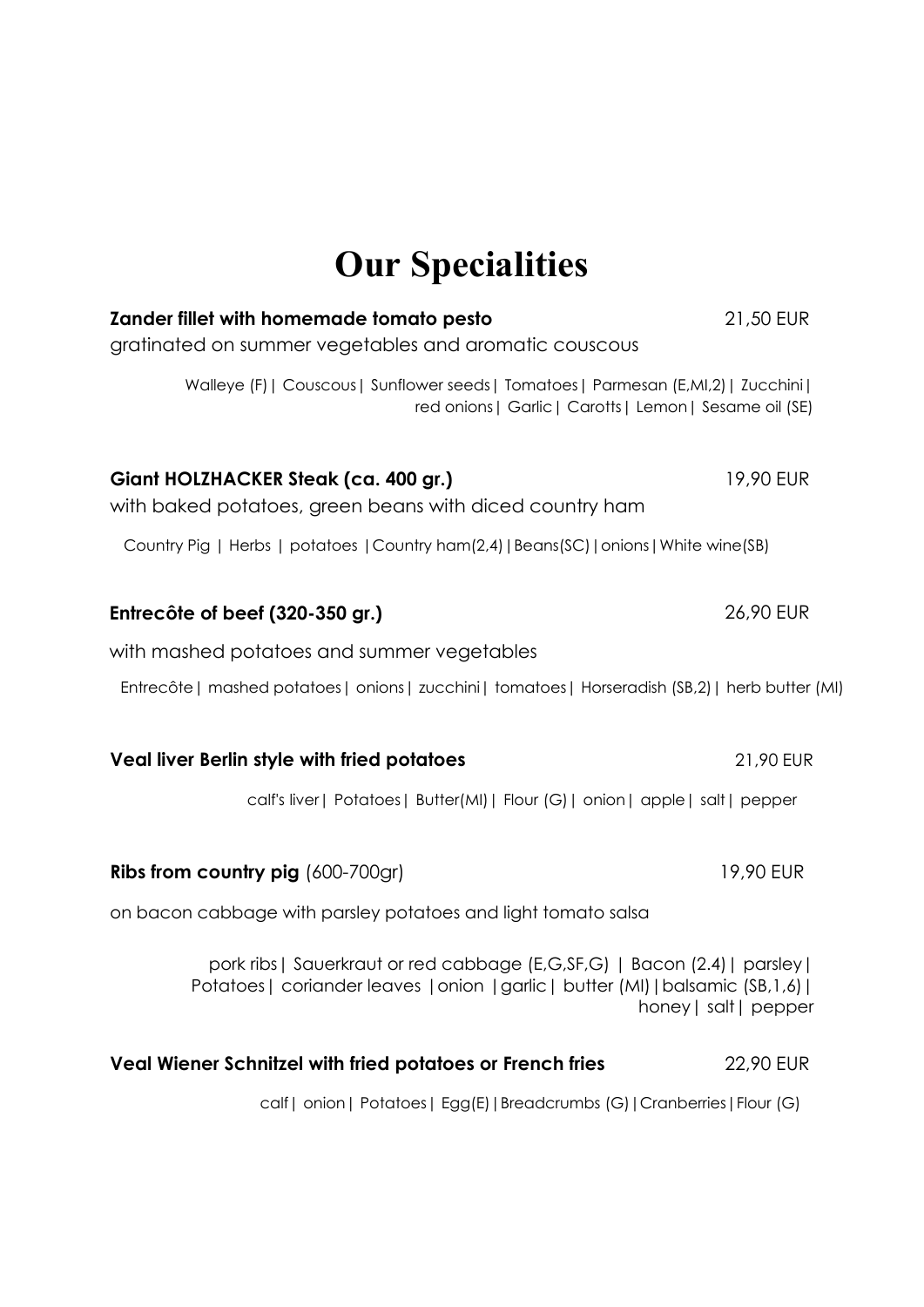### **Our Specialities**

#### **Barbarie duck breast in a spicy cherry and red wine sauce** 23,90 EUR

with new potatoes

duck breast | Potatoes| olive oil| Red wine (SB,6)| Orange Juice (4)| Raspberries| garlic| rosemary| apple| salt| pepper

Tagliatelle (E,G)| onions| garlic| olive oil| White wine (SB)| Country Ham (2.4)| Parmesan (E,MI,2)

**Tagliatelle Aglio Olio with Prosciutto Bavarese** 15,90EUR

#### **Tagliatelle Villa** 16.90 EUR

Tagliatelle (E,G)| Turkey breast |Zucchini| tomatoes |rocket| Soy Sauce (G,SF)| Sesame

Oil (SE) Parmesan (E,MI,2)

#### **Mediterranean vegetable stir-fry** VEGAN 15,50 EUR

- ✓ with Feta
- ✓ with Tofu

Zucchini | Peppers | Cherry tomatoes | red onions | Carrots | Mushrooms | garlic | Olive Oil | Salt | Pepper

#### **Homemade celery schnitzel in Parmesan crust <b>15.50EUR**

Served with french fries and light tomato salsa

Celery (SC)| Flour (G)| Egg (E)| Parmesan E,MI,2)| Potatoes| tomatoes| Breadcrumbs (G)| onions| Pepper | Salt

#### **Pasta with homemade red pesto** 14.50 EUR

Pasta (E,G) | Sun-Dried Tomatoes | zucchini | sunflower seeds | Parmesan | salt | pepper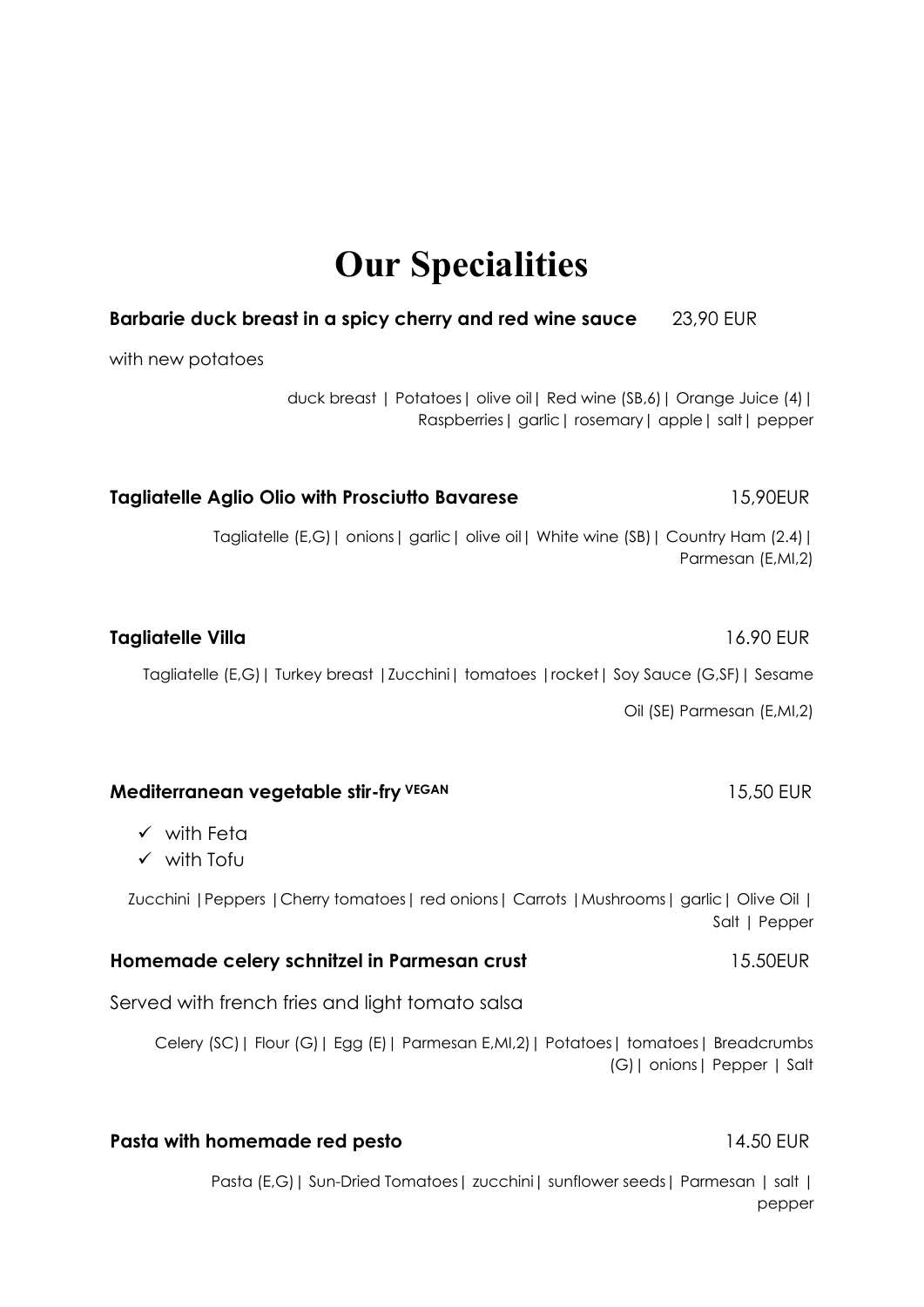## **Our classics**

| Homemade spaetzle with Austrian mountain cheese                                             |                                                                                                                                                   | 13,50 EUR   |
|---------------------------------------------------------------------------------------------|---------------------------------------------------------------------------------------------------------------------------------------------------|-------------|
| free range eggs   flour   Butter (MI)   Cream (MI)   onions   chives   mountain cheese (MI) |                                                                                                                                                   | eggs (E)    |
| Baked potatoes with herbal sour cream and salad bouquet                                     |                                                                                                                                                   | 9,50 EUR    |
| $\checkmark$ with marinated Greek feta                                                      | (MI)                                                                                                                                              | +2,50 EUR   |
| $\checkmark$ with home-cured salmon trout (F)                                               |                                                                                                                                                   | +6,60 EUR   |
| $\checkmark$ with strips of turkey breast                                                   |                                                                                                                                                   | $+6,50$ EUR |
|                                                                                             | Potatoes   sour cream(MI)   garlic   parsley   salad                                                                                              |             |
| <b>Snack board</b>                                                                          |                                                                                                                                                   | 14,20 EUR   |
|                                                                                             | Exquisite butcher sausage*   crusted ham*   mountain cheese (MI)   butter (MI)   mustard<br>(SD)   bread (G)   horseradish (SB,2)   Gherkins (SD) |             |
| *Ingredients are subject to change                                                          |                                                                                                                                                   |             |
| Bavarian sausage salad with brown bread                                                     |                                                                                                                                                   | 10,90 EUR   |
|                                                                                             | sausage   Onions   Pickles (SD)   Vinegar   Mustard (SD)   Salt   Pepper   Bread (G)                                                              |             |
| <b>Tiroler Gröstl</b>                                                                       |                                                                                                                                                   | 15.90 EUR   |
|                                                                                             | $\mathbf{D}$ and a set of the set of the set of the set of the set of the set of $\mathbf{F}$                                                     |             |

Potatoes| onions| roast pork| herbs| egg (E)